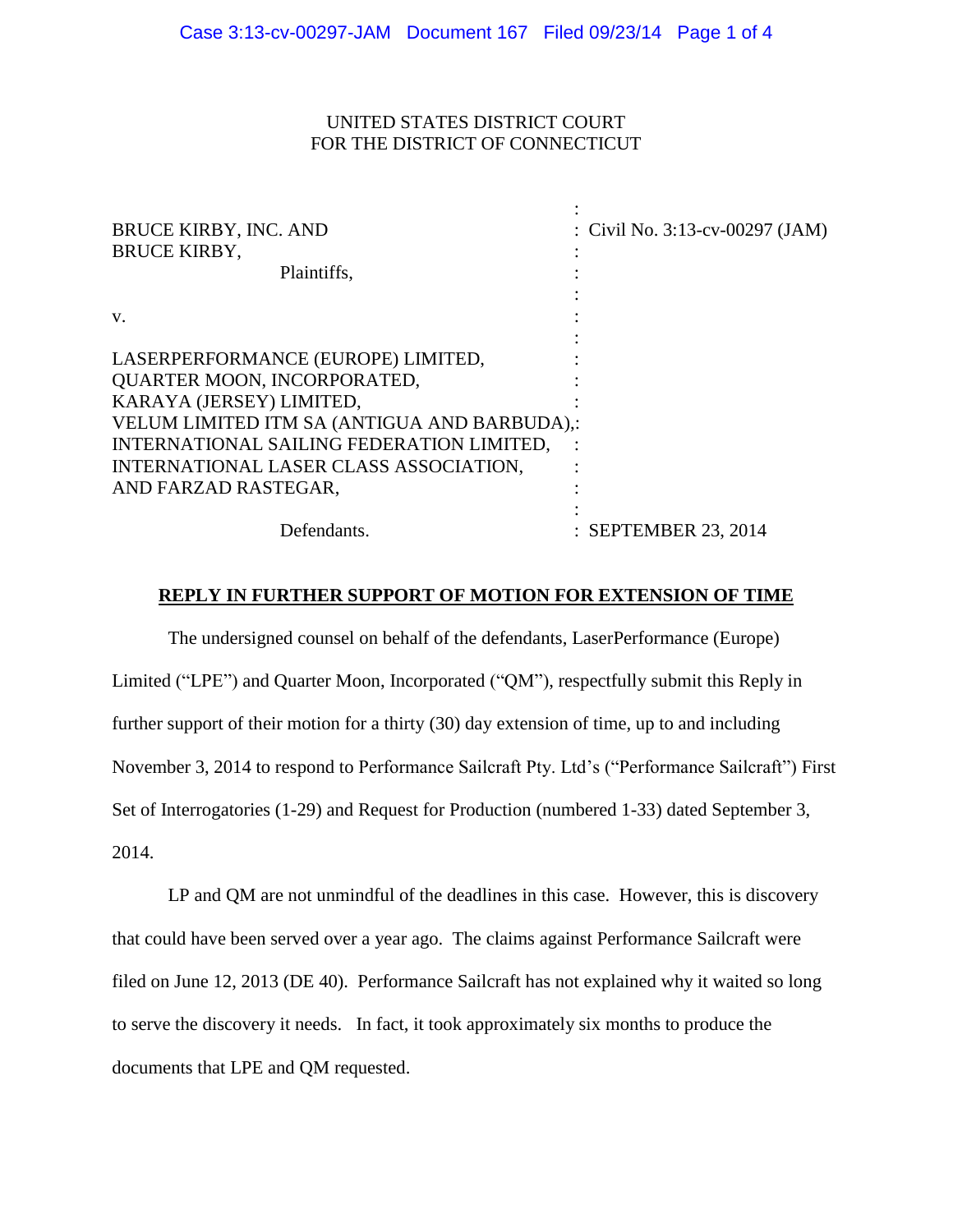#### Case 3:13-cv-00297-JAM Document 167 Filed 09/23/14 Page 2 of 4

Counsel does have a pile of documents that need to be produced to Performance Sailcraft but they need to be reviewed. Unfortunately, at the moment, all available personnel are working extended hours in an attempt to comply with the pending discovery order. Performance Sailcraft's request is voluminous. There are many requests and they are broad and it simply isn't possible to respond to that volume of requests by the deadline, especially given the pending discovery order and stipulations. For example, Performance Sailcraft's first document request seeks:

> All documents and things relating to your contentions that Performance Sailcraft "wrongfully conspired with Kirby and BKI to interfere with the business of LaserPerformance and Quarter Moon and prevent them from selling Lasers in those markets" as set forth in the Counterclaims.

Assuming one can figure out every possible document that "relate<sup>[s]</sup> to" this broad allegation, properly responding to this since request, and there are dozens, would take many hours of working with the client and then gathering and reviewing documents. This request (like the other requests propounded by Performance Sailcraft) does not seek a tangible category of documents like all bank statements for a particular account or boat invoices for a particular period. These requests are broad and require a substantial time commitment. All of those resources are currently being used so a thirty day extension is therefore necessary.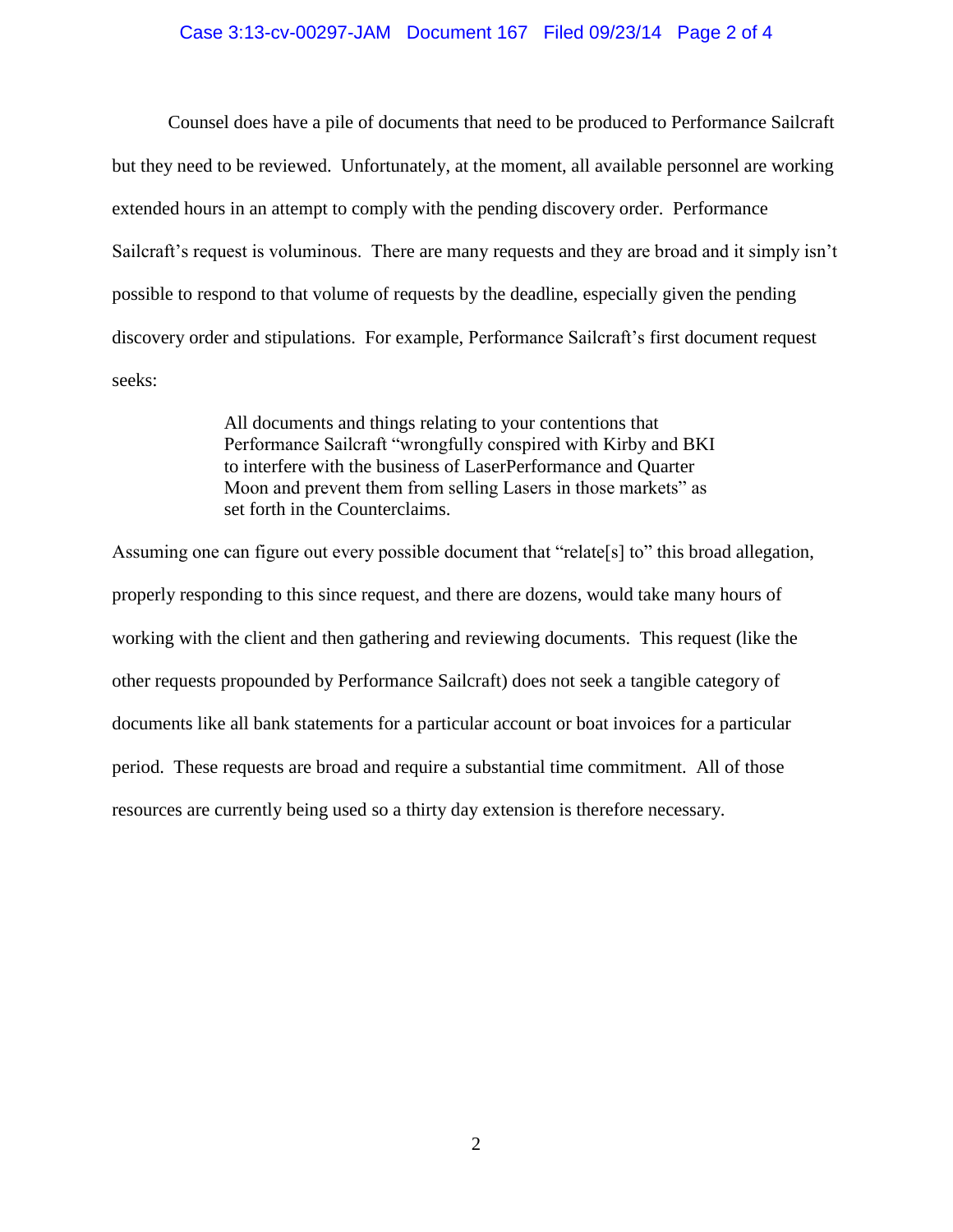### Case 3:13-cv-00297-JAM Document 167 Filed 09/23/14 Page 3 of 4

A request for a thirty day extension on discovery is also routine and is typically granted

as a matter of course in both state and federal courts. That is all LPE and QM seek.

DEFENDANTS, LASERPERFORMANCE (EUROPE) LIMITED, QUARTER MOON, INCORPORATED,

/s/ Simon I. Allentuch Simon I. Allentuch, Esq. (ct21094) NEUBERT, PEPE & MONTEITH, P.C. 195 Church Street, 13<sup>th</sup> Floor New Haven, CT 06510 Tel: (203) 821-2000 Fax: (203)821-2009 [Sallentuch@npmlaw.com](mailto:Sallentuch@npmlaw.com)